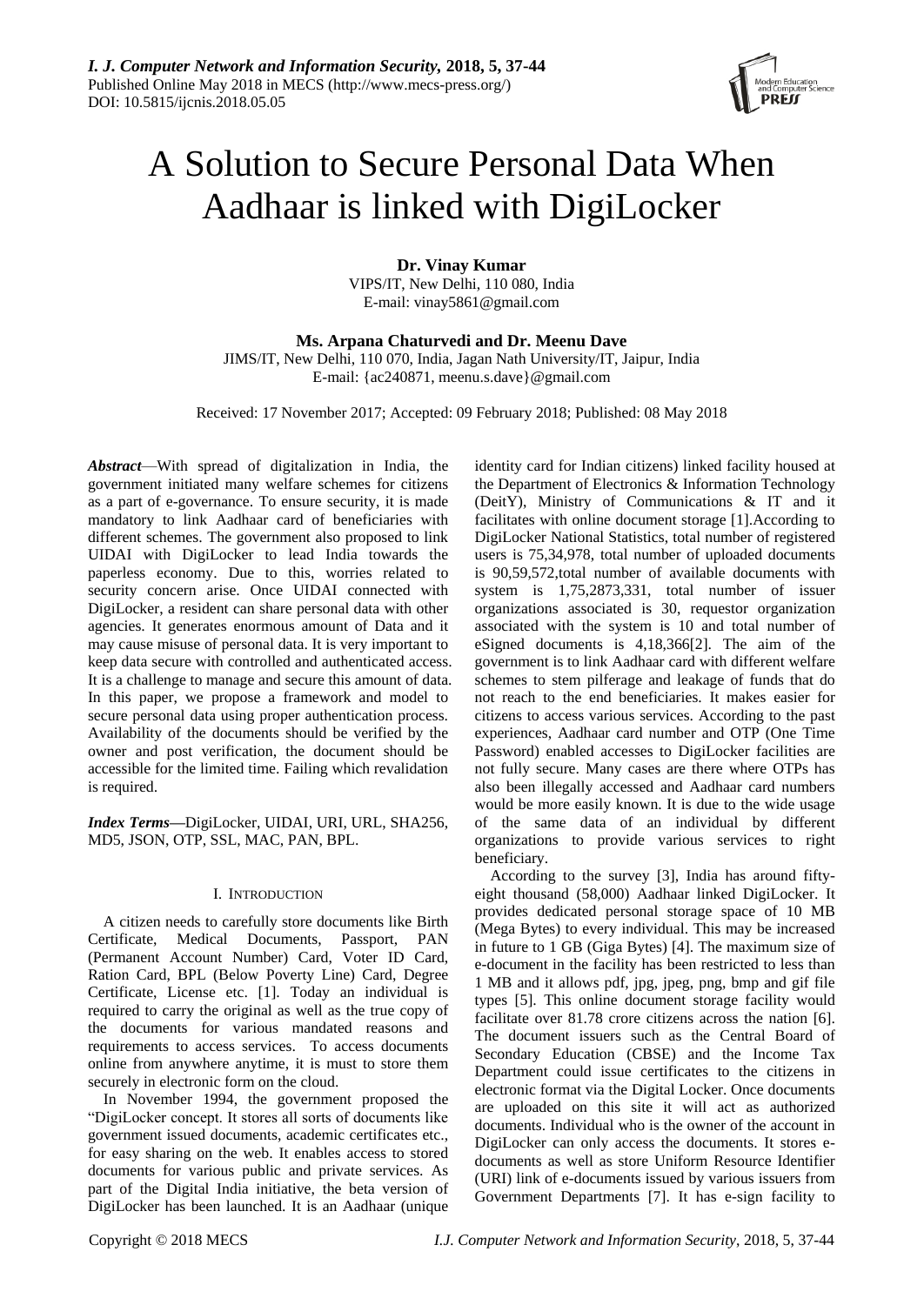digitally sign e-documents. Any document like government certificates or academic certificates can simply be shared by a DigiLocker link.

This paper is organized into ten sections. Section 2 deals with the problem of the traditional system, Section 3 deals with benefits of Aadhaar linked DigiLocker, Section 4 deals with the working of DigiLocker System, Section 5 deals with challenges of drawbacks of DigiLocker System, Section 6 deals with major DigiLocker security concerns. In Section 7 proposed solutions to mitigate security risks is highlighted. Security implementation model is highlighted in Section 8. Use cases for the proposed system are discussed in Section 9. The paper is finally concluded in Section 10.

#### II. PROBLEM WITH TRADITIONAL SYSTEM

Citizen of India need to show their personal documents everywhere to avail any kind of services depends upon the services they want to avail. Those required documents might not be physically present at that time. Documents required can be academic documents or personal documents. It has been experienced by many people that several times we were not able to present the required document. Broadly problems exist in traditional systems are:

- Usage and availability of physical form of academic and government issued documents of citizen's leads to huge administrative overhead [1].
- Difficulties in submission of multiple copies of physical document time to time.
- Proper verification of authenticity of the documents by Institutions/government/agencies.
- Chances of theft or lost of Original Documents.
- Chances of damage of Original Documents due to wear and tear [8].

#### III. BENEFITS OF AADHAAR LINKED DIGILOCKER

Aadhaar linked DigiLocker provides many benefits (Fig. 1). DigiLocker contains two types of certificates, one educational and second life time. It alerts one month before the expiry date to some documents like passport and license to upload updated one. It has very transparent process. Once it gets logically linked with UIDAI (Unique Identification Authority of India) and then PAN (Permanent Account Number) card, can verify more accurately by matching uniqueness of first name, fathers name or husband's name. However at the same time last name can be failure [9].



Fig.1. Benefits of Aadhaar Linked DigiLocker

#### IV. WORKING OF DIGILOCKER SYSTEM

To Sign-up for the DigiLocker you need to have an Aadhaar number and a mobile number registered with Aadhaar. The diagram (Fig. 2) shows the working with DigiLocker to upload documents like SSC (Secondary School Certificate) certificate, PAN card, Voter Id etc., and other options available after upload of documents.



Fig.2. Working of DigiLocker System

Sub Options in DigiLocker Account of Resident have following functionalities.

- a. "Share" option under "My Certificates" allows one to share documents.
- b. "My Profile" option displays the complete profile of the resident (Name, Date of Birth, Gender, Residential Address, email, mobile number) as available in the UIDAI database.
- c. "My Issuer" option displays the Issuer name and the number of documents issued.
- d. "My Requester" option displays the Requester name and the number of documents of the resident requested by the requestor.
- e. "Directories" option displays the complete list of registered Issuers and Requesters along with their URL [10].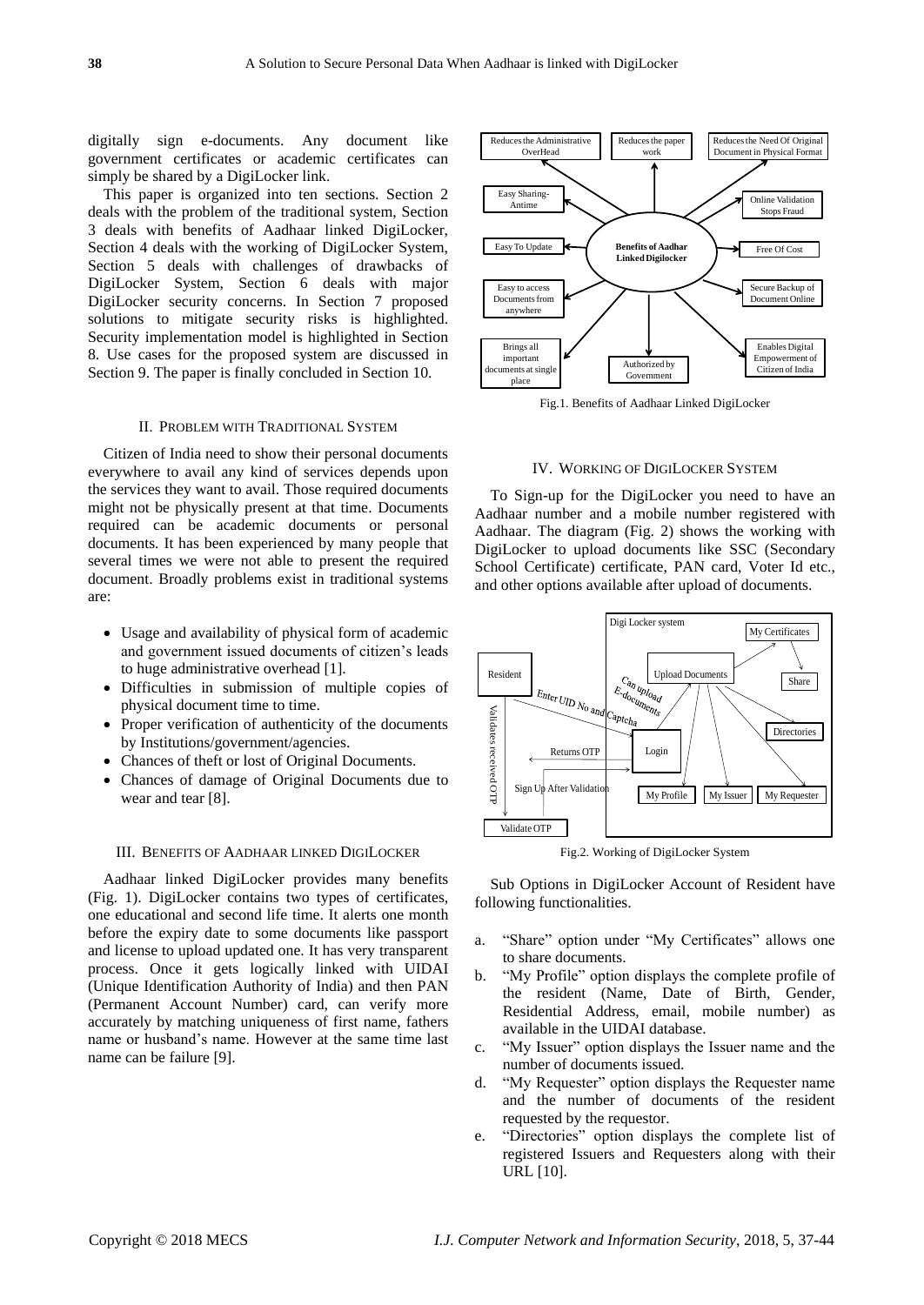# V. CHALLENGES OR DRAWBACKS OF DIGILOCKER **SYSTEM**

The initiative taken by government to link DigiLocker System with Aadhaar has raised number of questions in the mind of common people. The main issue is that of security. People have doubt over security of their personal data. It is very difficult to trust the system. Various security challenges (Fig.3) or drawbacks of DigiLocker System are [11].

- a. Aadhaar card and OTP based secure login is the only security mechanism provided for access to the digital locker. OTP while being significantly secure isn't as secure as having biometric verification at the enduser level. For this reason, the Unique Identification Authority of India (UIDAI) is in discussions with handset makers and operating system providers for embedding biometric identification technology onto mobile devices [12]. This will help people authenticate their Aadhaar biometrics on the phone itself to avail of various government schemes, subsidies and services. However, this would warrant additional security requirements in different layers of the data transfer to and from between end–user devices and server [1].
- b. The DigiLocker needs an internet connection along with a smart device like a laptop/ desktop/ mobile for access making it inaccessible to a large population.
- c. There is no integration between central government DigiLocker and the state government DigiLocker. For example, in an exercise carried out by R.S. Sharma, Secretary, Department of Electronics and IT, documents uploaded to the central government DigiLocker were successful in the first attempt but the same documents were not seen when logged into Maharashtra DigiLocker System [13].
- d. There is no verification done on documents being accessed by other agencies like Government agencies, corporate etc.
- e. Lack of online document verification facility, increases the possibility of fraudsters submitting fabricated or morphed documents. Documents of residents produced to any organization/requestor should always to be verified with reference to the original.
- f. The system only supports 10 MB storage capacity per user which is low
- g. Additional security layer can be used as Maharashtra DigiLocker System uses, where they also ask for a PIN number in addition to OTP [14].
- h. Data can be stolen or misused from online repositories hence multiple layers of security are needed [15].



Fig.3. Challenges or Drawbacks of DigiLocker System

#### VI. DIGILOCKER SECURITY CONCERN

The key security concerns are authentication, authorization at client-server both end and secure communication at the time of data traversal. Data transfer should be in an encrypted form with significantly high level of encryption standards. Maintenance of data integrity, verification of trust between both parties and exchange of trust certificates to complete the trust analysis enabling information exchange should also be in place.



Fig.4. Digi Lock Security Concerns

# VII. PROPOSED SOLUTION TO MITIGATE DATA SECURITY RISKS

It is proposed that the system should need to be defined minutely along with resource sharing services, proper data management with the services integrated with both the public and private environment. The system should be implemented with 256 Bit Secure Socket layer (SSL) Encryption for information transmitted during any activity. It should have an option of Mobile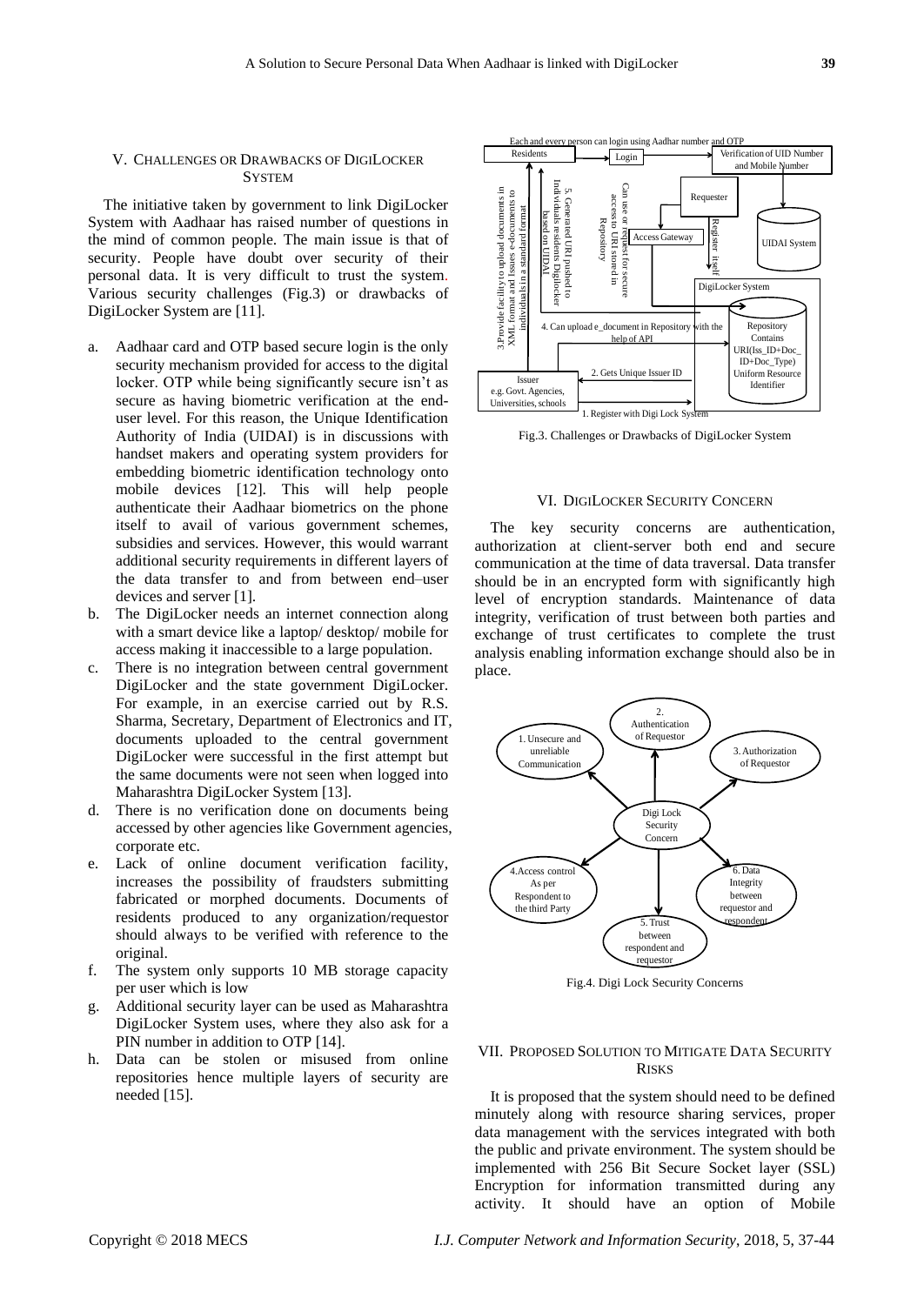Authentication based sign-up via OTP (One Time Password) to authenticate users. An additional security feature can be added to verify, it should ask for a PIN number in addition to OTP. For mobile applications, we should use JSON (Java Script Object Notation) as it will make faster transfer of information through mobile. The data centers should be ISO 27001 (International Organization for Standardization) certified to host the data. The data should be properly and securely backed up. System should be able to protect citizen's account from unauthorized access. Proper security audits should be done by recognized and authorized Security Audit Agency. The system should be automatically terminated sessions and it should be time bounded. Information is to be exchanged only by user consent. After mutual consent, only digitally signed documents should be granted access to the requestor.

In the case of unauthorized access to the documents, an alert message or email should be sent to the owner of the document. Requested documents should be made available to one device at a time only. Additionally, a constraint must be placed on document access wherein there is one user, one device, one document tagging. Moreover, the documents must be allowed to open in one tab only at a time instead of multiple tabs.

## VIII. PROPOSED SECURITY IMPLEMENTATION MODEL

In this paper, we studied various issues related to security. We have also studied in detail the working of DigiLocker System. We have proposed the model to provide better security (Fig. 5). Proposed security implementation model has two perspectives.

- a. Security implementation model in requestor access scenario.
- b. Security implementation model in resident permission grant scenario.

*A. Security Implementation Model in user Access Scenario*

- Step 1: When a request is made to access a document, the request should go through the access gateway along with the requestor UID number.
- Step 2: The Access gateway then verifies the aadhaar number of the requestor with the UIDAI System. If verified, it will generate a token ID which contains the requestor ID – that consists of Aadhaar number, mobile number, details of the document requested and resident ID.
- Step 3: If the user permits/ grants access, an OTP would be generated (that's valid for a limited period of time typically 30 minutes or lesser) to both the requestor and user mobile numbers
- Step 4: The generated token ID goes to the user for acknowledging the grant of access.
- Step 5: Once OTP is verified, access to the system is granted for a limited period of time by sharing a URI from the repository.
- Step 6: The URI that's shared with the requestor will be

transferred in an encrypted format which will get decrypted at the requester end.



Fig.5. Security Implementation Model

*B. Security Implementation Model in Resident Permission Grant Scenario*

- Step 1: The resident has to login to DigiLocker System with aadhaar details.
- Step 2: Aadhaar details are verified by the UIDAI System,
- Step 3: Once verified, a resident id is generated that serves two purposes: a) allows the user to upload documents to the repository in a standard XML format. b) Granting authenticated requestor to access the required documents.

#### IX. USE CASES FOR THE PROPOSED SYSTEM

## *A. Use Case I*

Upload of a document by student or by citizen of India. They must be a registered user. The process is defined in Table 1.

# *Use Case Overview*

Provide facilities to all the residents or students to upload or provide documents at one place i.e. repository. A resident should be registered user and verified with UIDAI, should have resident\_id generated by the system. This online storage facility will save time, money and paper.

#### *Pre Condition*

- a. The student should have valid Aadhaar number and Email account linked with UIDAI.
- b. The resident should provide details to the DigiLocker authorities to grant access to upload. This could be automated via necessary PIN, OTP mechanisms and aadhaar verification of the resident.
- c. The resident should have registered ID allotted by DigiLocker system after linking them Aadhaar.
- d. The resident must be carrying a valid Aadhaar number linked with provided mobile number.
- e. There should be individual portals for Student Portal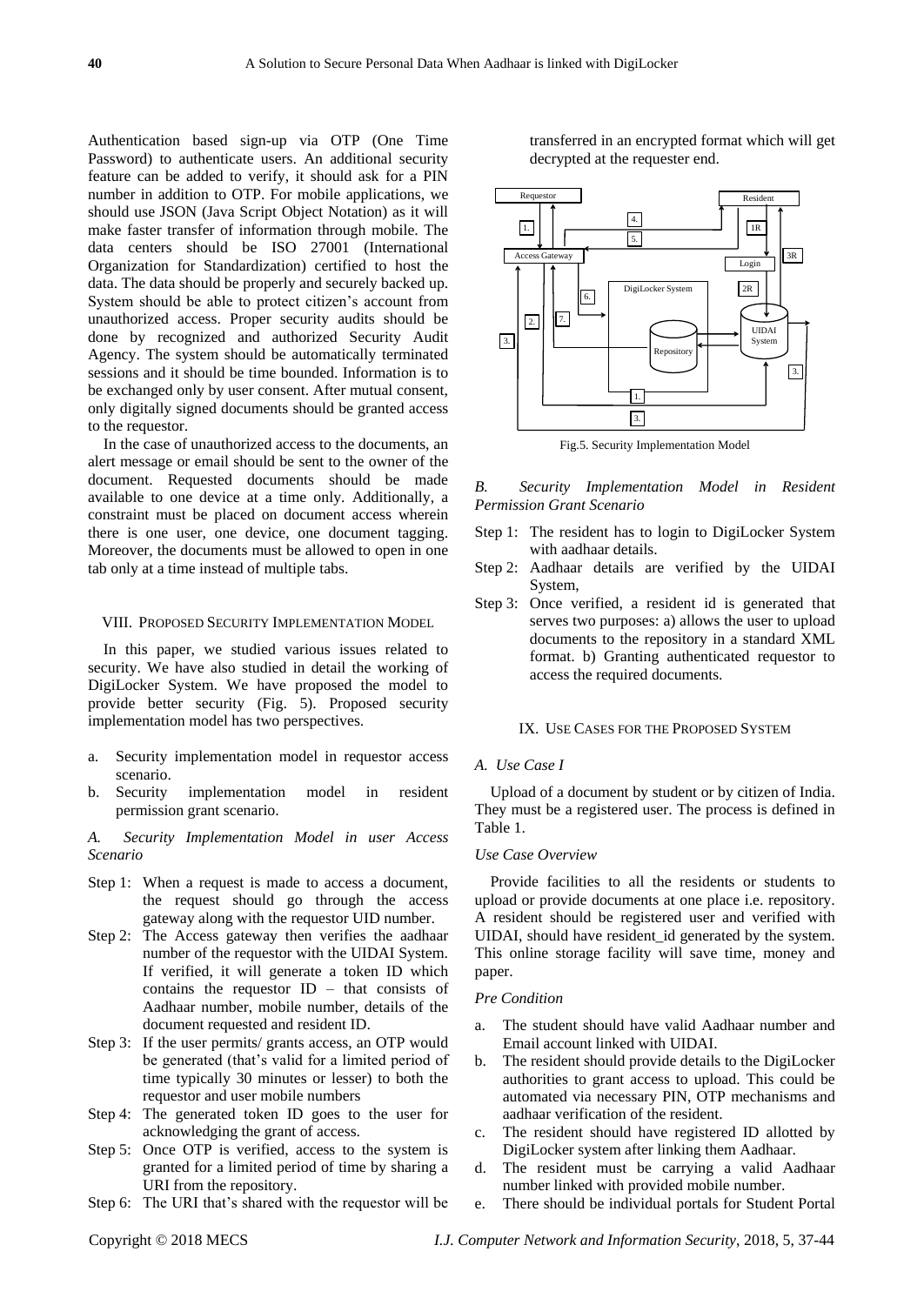and must be integrated at the data end.

#### *Post Condition*

After successful upload of documents, the data must be stored in an encrypted form.

- a. The resident should only allow sharing the documents with the correct requestors.
- b. Verification should be done and the resident grant access to the requestor. The documents URI (Uniform Resource Identifier) in encrypted form should be shared with the verified requestor.
- c. Documents should be shared for the limited period of time and enabled the requestor to open once the document on one tab only.
- d. "View" option should be available to view rights and documents shared along with requestor details.
- e. Access should only be role based and registered user based.

Table 1. Upload of a Document from Student

| Use Case Id   | Unique <i>i.e.</i> Uc resid 001                    |
|---------------|----------------------------------------------------|
| Use Case Name | Upload of a document student/ citizen of<br>India. |
| User Goal     | To provide the platform to all students/citizen    |

| ose case i anno      | opiona of a aboumont stadent children of                                                                                                                                                                                                                              |  |
|----------------------|-----------------------------------------------------------------------------------------------------------------------------------------------------------------------------------------------------------------------------------------------------------------------|--|
|                      | India.                                                                                                                                                                                                                                                                |  |
| User Goal            | To provide the platform to all students/citizen                                                                                                                                                                                                                       |  |
|                      | of India to upload their certificates/documents                                                                                                                                                                                                                       |  |
|                      | etc. in digital form.                                                                                                                                                                                                                                                 |  |
| <b>Trigger Point</b> | This use case will particularly trigger or will<br>work when valid credentials of data of resident<br>are provided. Example, when a student or<br>citizen or registered user wants to upload<br>documents in DigiLocker, it verifies<br>credentials of an individual. |  |
| Actors               | The student/Indian National<br>Any official person in college or university on<br>behalf of student.                                                                                                                                                                  |  |

*Relationship with other Use Cases*

Table 2. Relationship with other use Cases

| Use Case ID                 | Use Case Details                   |
|-----------------------------|------------------------------------|
| Uc issid 002                | <b>Issuer Use Case</b>             |
| $Uc$ <sub>reqid</sub> $003$ | Sharing of document with Requestor |
| Uc vid 004                  | View of Rights and Document shared |

#### *B. Use Case II*

Upload of a document from issuer e.g. Registrar Office, Income Tax Department, University, Municipal Council, and Election Commission of India. They all should be registered issuer. The process is defined in Table 3.

## *Use Case Overview*

Provide facilities to all issuers to upload or provide documents at one place i.e. repository. Issuer and resident should be registered user and verified with UIDAI. This online storage facility will save time, money and paper.

#### *Pre Condition*

a. The Issuer should have valid Aadhaar number and Email account linked with UIDAI.

- b. The Issuer should have registered ID allotted by DigiLocker system after linking them Aadhaar.
- c. The Issuer should provide details and approach dig locker to allow them.
- d. The Issuer must be carrying a valid Aadhaar number linked with provided mobile number.
- e. Authorization letter from university or government agency to the person who can upload documents of individuals.
- f. There should be individual portal for Issuer so that authorized person can use it.

#### *Post Condition*

- a. After successful upload of the documents, it should be kept in encrypted form
- b. Authorized and registered Issuer should only upload document of registered resident and resident is only allowed sharing of the documents with right users or requestor.
- c. Before sharing verification should be done and after getting acknowledgment from resident documents URI (Uniform Resource Identifier) can be shared.
- d. Every document issued must have this unique document URI in the format "issuerId- Digital Locker Technology Specification (DLTS) – Version 2.3 Page 10 of 16 docType-docId" printed (human readable) along with a barcode (machine readable, using "QR code"). Older documents being digitized should be defined under published list of document types so that just by using document ID, corresponding URI can be dynamically formed and document accessed from its repository [15].
- e. View option should be available to view rights and documents shared with requestor details.
- f. Documents should be shared for the limited period of time and enabled the requestor to open once the document on one tab only.
- g. Once issuer upload documents, without acknowledgement of resident no further modification or re-upload of the document is allowed.
- h. Access should only be role based and registered user based.

Table 3. Upload of a Document from Issuer

| Use Case Id          | Unique <i>i.e.</i> Uc issid 002                  |
|----------------------|--------------------------------------------------|
| Use Case Name        | Upload of a document of<br>registered            |
|                      | resident/student/citizen of India                |
| <b>User Goal</b>     | To provide the platform to all Issuer to upload  |
|                      | the applied or legal certificates / documents    |
|                      | etc. of registered residents in digital form.    |
| <b>Trigger Point</b> | This use case will particularly trigger or will  |
|                      | work when issuer upload e-document of            |
|                      | registered resident in DigiLocker. It verifies   |
|                      | credential of an individual before uploading     |
|                      | documents.                                       |
| Actors               | The Issuer like Registrar Office, Income Tax     |
|                      | Department, Election Commission of India,        |
|                      | University, Municipal Council.                   |
|                      | Any official authorized person carrying          |
|                      | authorization letter and linked the details with |
|                      | DigiLocker System.                               |

*Relationship with other Use Cases*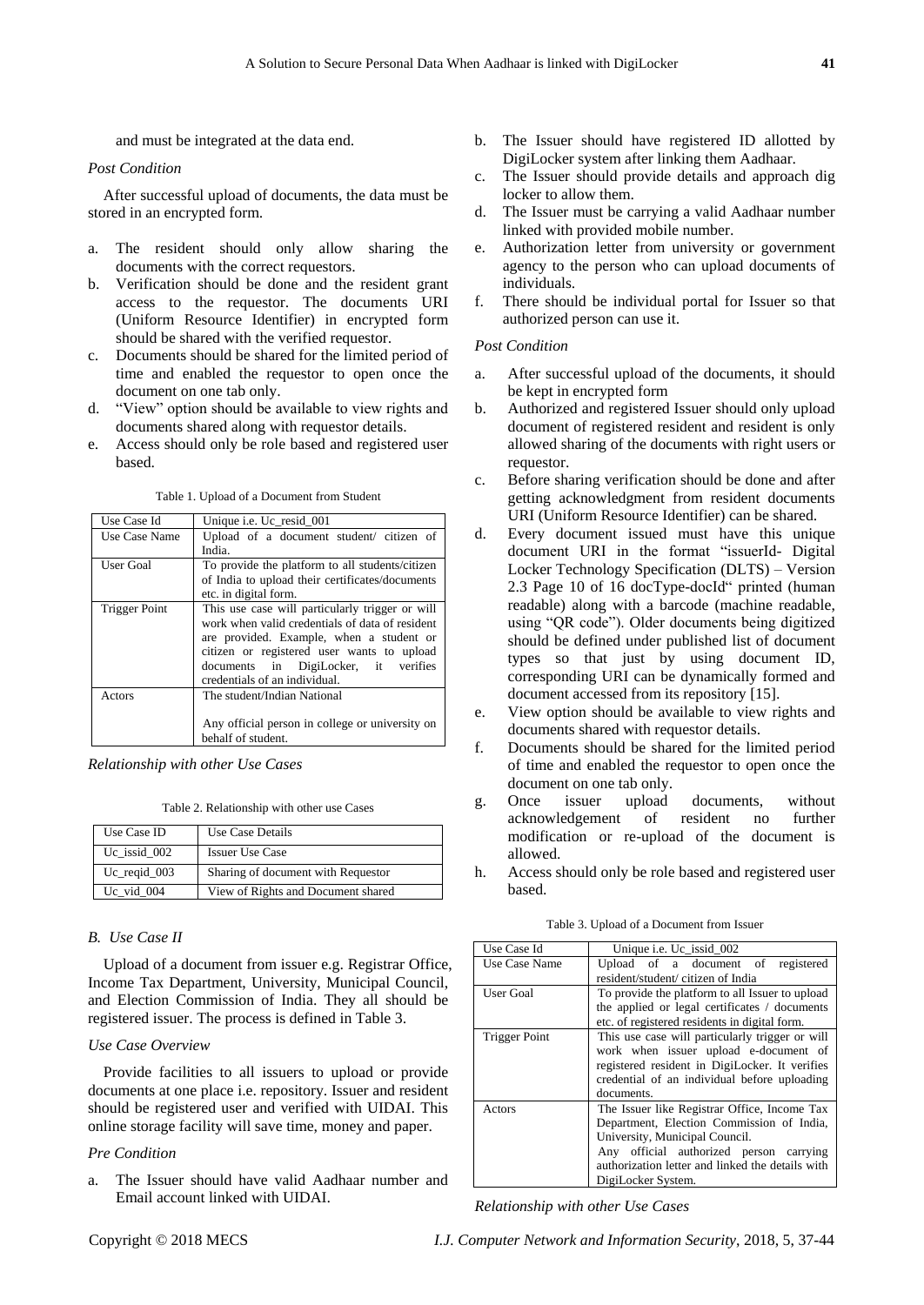Table 4. Relationship with other use Cases

| Use Case ID                 | Use Case Details                   |
|-----------------------------|------------------------------------|
| Uc resid 001                | <b>Resident Use Case</b>           |
| $Uc$ <sub>reqid</sub> $003$ | Sharing of document with Requestor |
| Uc vid 004                  | View of Rights and Document shared |

# *C. Use Case III*

Share of document with requestor should be available as per the authenticated request from a registered requestor only. The process is defined in the table 5.

# *Use Case Overview*

Provide facilities to share uploaded documents from the repository in URI format with the permitted requestor. Requestor should be registered user and verified with UIDAI. Document shared with requestor should be for the limited period, only after permission from resident and should allow him to open in one tab, once only.

# *Pre Condition*

- a. The requestor should have valid Aadhaar number and Email account linked with DigiLocker.
- b. The requestor should seek permission from resident first.
- c. The requestor should provide details and approach DigiLocker to allow them and then resident should acknowledge accessing the desired digitally signed document.
- d. Sharing should be allowed for limited period of time and should allow accessory to use it once and open in one tab only.

#### *Post Condition*

- a. Sharing is allowed for the limited time hence it checks the activated time period, once over deactivate the permission to access or view documents.
- b. Should be able to view the record of the requestor and Document Details shared with.
- c. View option should be available to view rights and documents shared with requestor details.
- d. Should not allow the document to open in more than one tab and should allow opening once only.
- e. Access should only be Role based and registered user based.

Table 5. Sharing of Document with Requestor

| Use Case Id          | Unique i.e. Uc_reqid_003                     |
|----------------------|----------------------------------------------|
| Use Case Name        | Sharing of a document                        |
| User Goal            | To provide the platform to all requestor to  |
|                      | request for certificates / documents/ etc of |
|                      | registered residents.                        |
| <b>Trigger Point</b> | This use case will particularly trigger or   |
|                      | will work when either requestor request to   |
|                      | view documents of a resident or resident     |
|                      | want to share document with requestor. It    |
|                      | verifies credential of an individual.        |
| <b>ctors</b>         | 1. Requestor 2. Resident                     |

## *Relationship with other Use Cases*

Table 6. Relationship with other use Cases

| Use Case ID   | Use Case Details                   |
|---------------|------------------------------------|
| Uc resid 001  | <b>Resident Use Case</b>           |
| Uc issid 002  | <b>Issuer Use Case</b>             |
| $Uc$ _vid_004 | View of Rights and Document shared |

# *D. Use Case IV*

View of Rights and Document Shared. The process is defined in the table 7.

## *Use Case Overview*

It keeps the audit report for future referral. Later on, if any resident wants to view or track history of his account, he/she can check. One can view that which requestor has used what all documents, share date and view time.

## *Pre Condition*

- a. The requestor should have valid Aadhaar number and Email account linked with UIDAI.
- b. The requestor should seek permission from resident first.
- c. The requestor should provide details and approach DigiLocker to allow them and then resident should acknowledge accessing the desired digitally signed document.
- d. Sharing should be allowed for the limited period of time and should allow the one to use it once and open in one tab only.
- e. Keep storing the details at the back end for future retrieval.

## *Post Condition*

- a. As per the request check the details of a resident account.
- b. Which requestor is been shared resident's document.
- c. What all document requestor requested for.
- d. On which date requestor requested and used for how long.
- e. On the basis of request, search the details and display requestor id, document type, document name, date of request and time of request.

|  |  |  | Table 7. View of Rights and Document Shared |  |
|--|--|--|---------------------------------------------|--|
|--|--|--|---------------------------------------------|--|

| Use case id   | Unique i.e. Uc_vid_004                                                                                                                                                                                                     |
|---------------|----------------------------------------------------------------------------------------------------------------------------------------------------------------------------------------------------------------------------|
| Use case name | Viewing details of requestor and documents<br>viewed                                                                                                                                                                       |
| User goal     | To provide platform to view the details of<br>document used by which requestor and on<br>which date, at what time                                                                                                          |
| Trigger point | This use case will particularly trigger or<br>will work when verified requestor used the<br>documents of some resident. It keeps audit<br>requestor, document name,<br>record<br>document type, date of view, time of view |
| Actors        | Requestor 2. Resident<br>3.API<br>(Application Programming Interface)                                                                                                                                                      |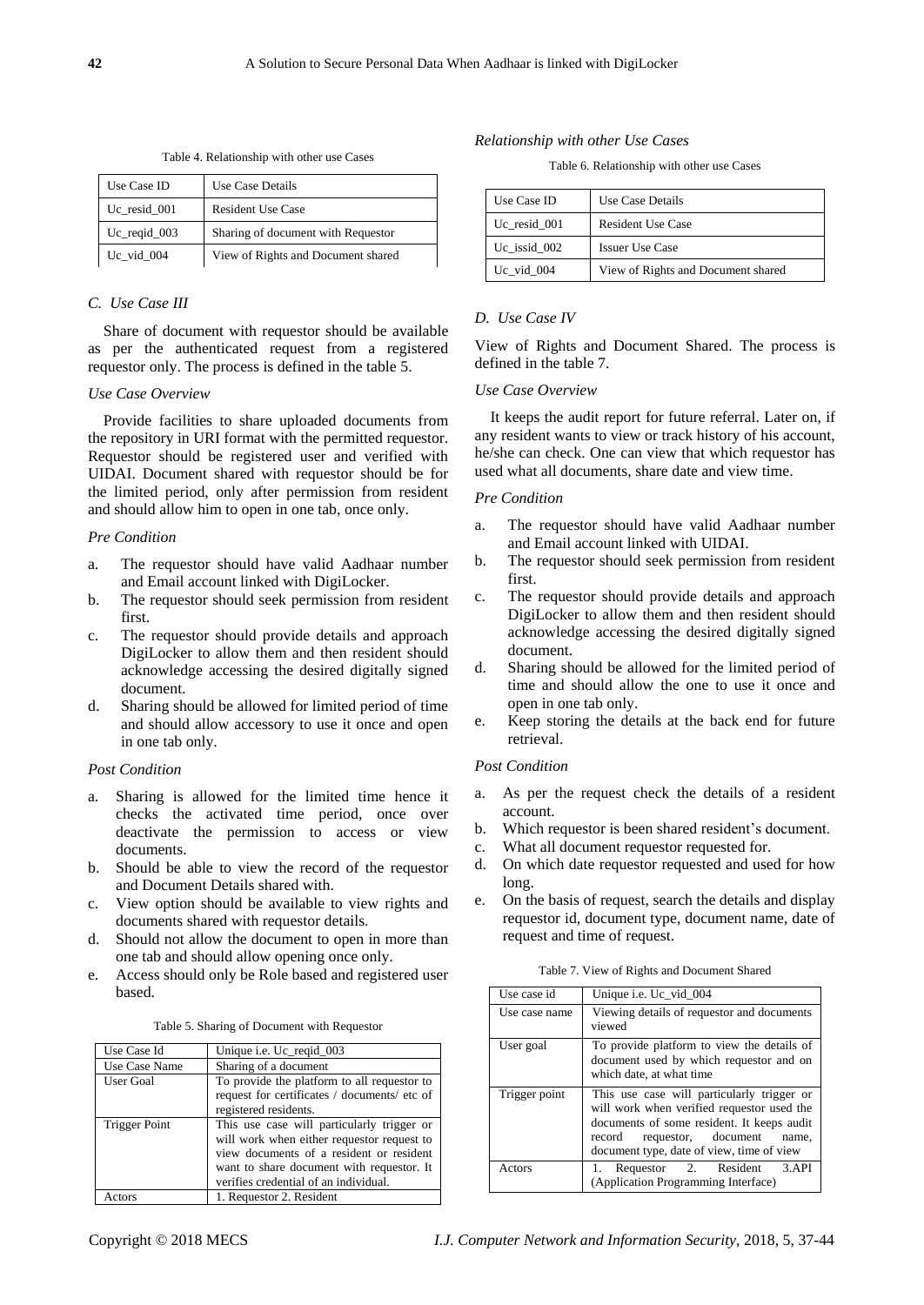*Relationship with other Use Cases:*

Table 8. Relationship with other use Cases

| Use Case ID                 | Use Case Details                   |
|-----------------------------|------------------------------------|
| Uc resid 001                | Resident Use Case                  |
| Uc issid 002                | <b>Issuer Use Case</b>             |
| $Uc$ <sub>reqid</sub> $003$ | Sharing of document with Requestor |

## X. CONCLUSION

In the present DigiLocker System it uses HTTPS connection along with TLS 1.2 (Transport Layer Security). The connection is encrypted and authenticated with AES 128 GCM (Advanced Encryption Standard-128 - Galois Counter Mode) and uses ECDHE\_RSA (Elliptic Curve Diffie-Hellman Key Exchange - Rivest, Shamir Adi) for key exchange mechanism.

In this paper we have proposed a security model based on use cases. We suggest in this case study, to implement the SHA (Secure Hash Algorithm) 256. It is better than already implemented techniques. After reviewing various papers we propose SHA 256 encryption technique in place of MD5 (Message Digest). SHA-256 is a cryptographic hash function with digest length of 256 bits and can be used to match keys while communication. It is a keyless hash function; that is, an MDC (Manipulation Detection Code). It is to check authenticity, digital signatures, digital time stamping, and entity authentication. SHA-256 is suggested because it provides services of data integrity and better authentication services when used in combination with digital signature algorithms and Media Access Control (MACs). It is also suggested that every requestor should be allotted with browser id and session id to open a document. Once this system is incorporated with mobile technology, JSON should be used which would help reduce time to access heavy documents.

## ACKNOWLEDGMENT

This research was supported by various research work done by different researchers and their published papers. We thank them as their research work has provided the insight and expertise to me and their work has greatly assisted my research. We are grateful to the reviewers for their comments on an earlier version of the manuscript.

#### **REFERENCES**

- [1] S. Reddy, "Govt's Digital Locker System Details & Benefits of "DigiLocker"", ReLakhs.com, 2017, https:// www. relakhs.com / digital – locker – system – DigiLocker -govt-facility/.
- [2] National eGovernance Division Ministry of Electronics & Information Technology (MeitY), DigiLocker Dashboard", Digilocker.gov.in, 2017, https://digilocker.gov.in/public/dashboard.
- [3] Aadhaar Card Guru, "What is Aadhaar Linked DigiLocker and how it Works? Aadhaar Card, 2017, https://aadharcard.in/aadhar-linked-digilocker.
- [4] Pradeesh Chandran," DigiLocker gets good response", The Hindu, 2017, http:// www.thehindu.com /scitech/technology/internet/digilocker-gets-goodresponse/article7016197.ece.
- [5] Dr. J.K. Bhutani, "Digital India: Digital locker, security issues and poor interface", NewsGram, 2017, https://www.newsgram.com/digital- India - digital- locker -security-issues-and-poor-interface/.
- [6] Kartikeya Saigal, "All you need to know about DigiLocker", Governance Now, 2017, http:// www .governance now .com / gov-next /egov / all-youneed-to-know-about-the-DigiLocker.
- [7] A Digital India Initiative National e-Governance Division, Department of Electronics and Information Technology,2017,https://digilocker.gov.in/assets/img/Digi Locker-Pull-API-Specification-v1%200-1.pdf.
- [8] Negd.gov.in, 2017,http: // negd.gov.in/ writereaddata/ files/Digital%20Repository/Digital%20Locker%20Syste m%20%28DigiLocker %29%20-%20A%20 Government%20 of %20 India %20 Initiative.pptx.
- [9] Nitin Bhatia, 2017, http://www.nitinbhatia.in /views/advantages-of-DigiLocker-service/.
- [10] National Portal of India, 2017, https: // India .gov .in / spotlight/DigiLocker-online-document-storage-facility.
- [11] Susheel Tiwari, 2017, https: // www. quota. com/ Is -thegovernments-DIGILocker-safe-What-are-the-securityfeatures-that-assures-me-my-documents-cant-be-stolen.
- [12] A. Sharma and N. Alawadhi, "UIDAI wants to make mobile phones Aadhaar-enabled, holds discussion with Smartphone makers", The Economic Times, 2017, http : // economictimes.indiatimes.com / tech / hardware / uidaiwants-to-make-mobile-phones - Aadhaar-enabled-holdsdiscussion- with – Smartphone - makers / article show / 53441186.cms.
- [13] Ambika Choudhary,"Aadhaar Linked Digital Locker Goes Live. Here Is How To Securely Store Documents Online!" Trak.in - Indian Business of Tech, Mobile & Startups,2017,http://trak.in/tags/business/2015/02/12/aadh aar-digital-locker-store-documents-online/.
- [14] K V Chowdary, Central Vigilance Commissioner, PTI,"CVC calls for foolproof system to verify bank customers data", India today. in today. in, 2017, http : // indiatoday.intoday.in / story/ cvc-calls-for-foolproof system - to-verify- bank-customers-data /1/ 710323.html.
- [15] "Digital Locker" Technology Specification (DLTS) Version 2.3, March 2015, https:// digilocker.gov.in/ assets/img/technical-specifications-dlts-ver-2.3.pdf.

## **Authors' Profiles**



**Dr. Vinay Kumar** is Dean IT & Professor in Vivekananda Institute of Professional Studies, Delhi. Earlier he worked as Scientist in National Informatics Centre, MoCIT, GOI. He completed his Ph. D. in Computer Science from University of Delhi and MCA from JNU, Delhi. He has authored a book on Discrete Mathematics

and contributed many research papers to refereed journals and conferences. His areas of interest are graph algorithm, steganography, data security, data mining and e-governance. He is member of CSI and ACM. Details available at http://knowdrvinaykumar.blogspot.in / Ph: 011- 2734 3402. E-Mail: vinay5861@gmail.com